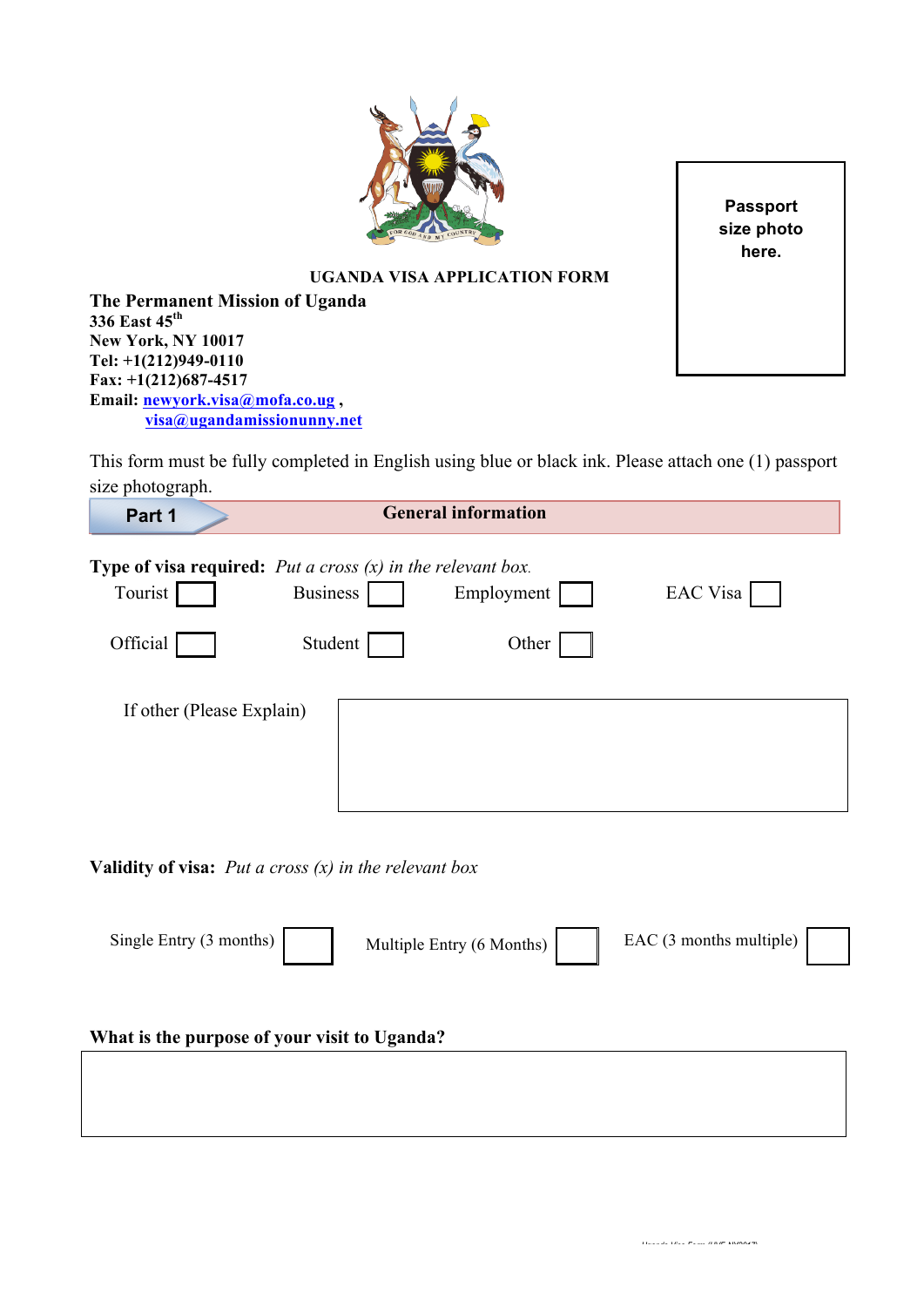## **How long will you stay in Uganda?**

| From<br>$\mathbb{D}$<br>$\mathbb{M}$<br>$\mathbb{M}$<br>$\mathbb{D}$<br>Y<br>Y<br>Y<br>Y | To<br>$\mathbb{M}$<br>M<br>Y<br>D<br>Y                           |
|------------------------------------------------------------------------------------------|------------------------------------------------------------------|
| <b>Travel Dates:</b><br>What is your date of travel?                                     | Which date will you leave Uganda?                                |
| $\mathbb{D}$<br>$\mathbb{D}$<br>$\mathbb M$<br>$\mathbb{M}$<br>Y<br>Y<br>Y               | M<br>$\mathbf{M}$<br>$\mathbb{D}$<br>$\mathbb{D}$<br>Y<br>Y<br>Y |
| Part 2                                                                                   | <b>Personal Details</b>                                          |
| <b>Given Names</b> (as shown in your passport)                                           | <b>Family name</b> (as shown in your passport)                   |
| <b>Other names</b> (include all previous names used)                                     | Sex (Put a cross $(x)$ in the relevant box)<br>Female<br>Male    |
| <b>Current Occupation and</b><br><b>Employer's Contact address</b>                       | <b>Previous Occupation</b>                                       |
|                                                                                          |                                                                  |
|                                                                                          |                                                                  |
|                                                                                          |                                                                  |
| (Physical address, Phone and E-mail address)                                             | (Physical address, Phone and E-mail address)                     |
| <b>Marital Status</b> ( <i>Put a cross <math>(x)</math> in the relevant box</i> )        |                                                                  |
| Single<br>Married   <br>Divorced/Separated                                               | Widowed                                                          |
| Date of Birth<br>D<br>M<br>M                                                             | <b>Place of Birth</b>                                            |
| <b>Country of Birth</b>                                                                  | <b>Nationality</b>                                               |
|                                                                                          |                                                                  |
|                                                                                          |                                                                  |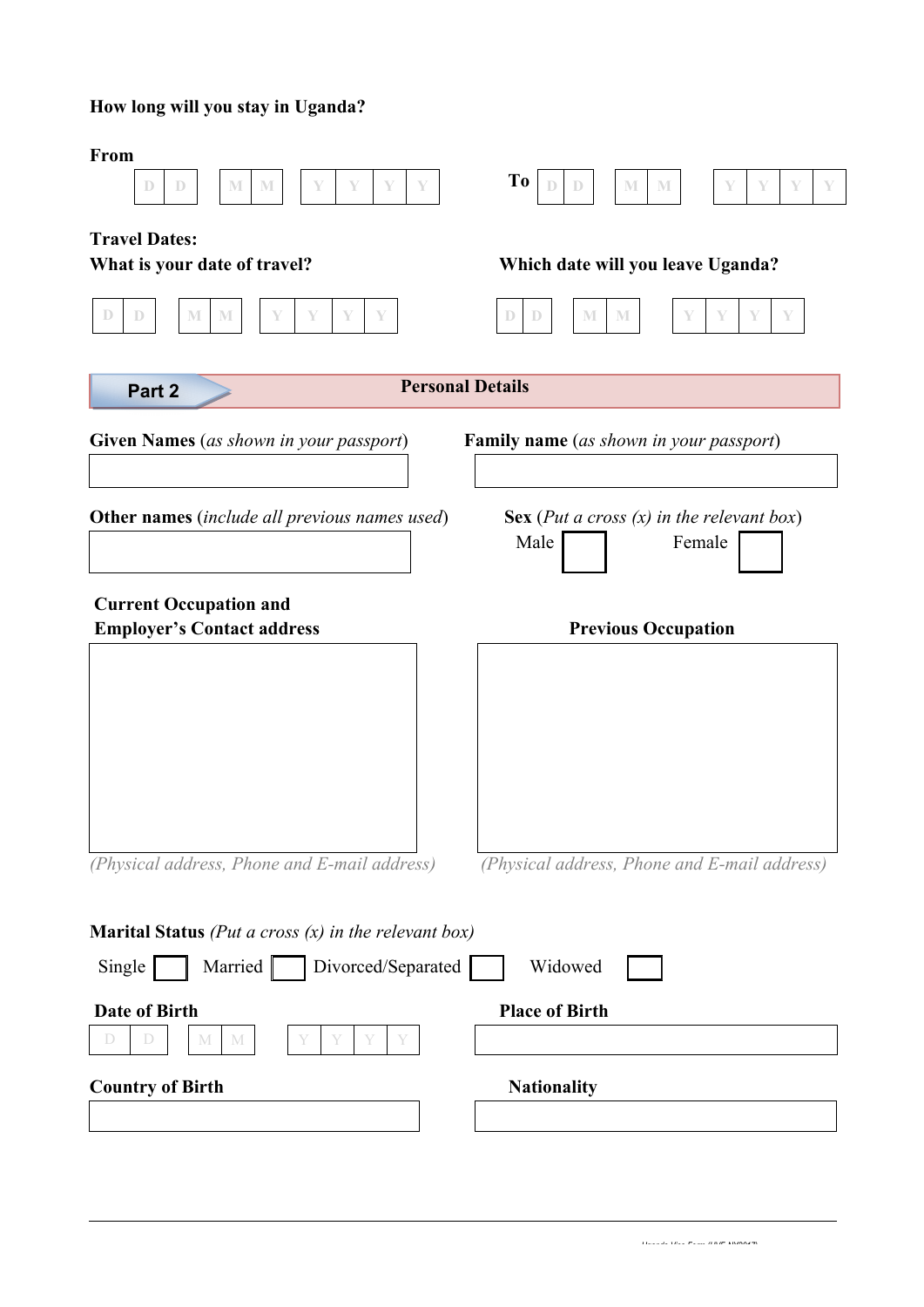| Part 3                                                                    | <b>Contact Details</b>                                                         |  |  |  |  |
|---------------------------------------------------------------------------|--------------------------------------------------------------------------------|--|--|--|--|
| Give your U.S residential address                                         | Details of contact person, OR Hotel address and<br>telephone Number in Uganda. |  |  |  |  |
|                                                                           |                                                                                |  |  |  |  |
|                                                                           |                                                                                |  |  |  |  |
|                                                                           |                                                                                |  |  |  |  |
|                                                                           |                                                                                |  |  |  |  |
| (Physical address, Phone and E-mail address)                              | (Physical address, Phone and E-mail address)                                   |  |  |  |  |
| Part 4                                                                    | <b>Passport Information</b>                                                    |  |  |  |  |
| (Put a cross $(x)$ in the relevant box.)<br><b>Official</b><br>Diplomatic | <b>Travel</b><br>Ordinary<br>document                                          |  |  |  |  |
| <b>Current Passport Number</b>                                            | <b>Place of issue</b>                                                          |  |  |  |  |
|                                                                           |                                                                                |  |  |  |  |
| <b>Issuing Authority</b>                                                  | Date of issue<br>D<br>Y<br>D<br>M<br>M                                         |  |  |  |  |
| <b>Date of Expiry</b><br>Y<br>Y<br>Y<br>$\mathbf M$<br>M<br>D<br>$\Box$   |                                                                                |  |  |  |  |
| Part 5                                                                    | <b>Previous Applications</b>                                                   |  |  |  |  |
| Have you travelled to Uganda in the past 3 years?                         | N <sub>0</sub><br>Yes                                                          |  |  |  |  |
| If 'Yes' please provide details in the box below.                         |                                                                                |  |  |  |  |
| <b>Date</b>                                                               |                                                                                |  |  |  |  |
| <b>Destination</b>                                                        |                                                                                |  |  |  |  |
|                                                                           |                                                                                |  |  |  |  |
| <b>Purpose</b>                                                            |                                                                                |  |  |  |  |

 *Uganda Visa Form (UVF-NY2017)*